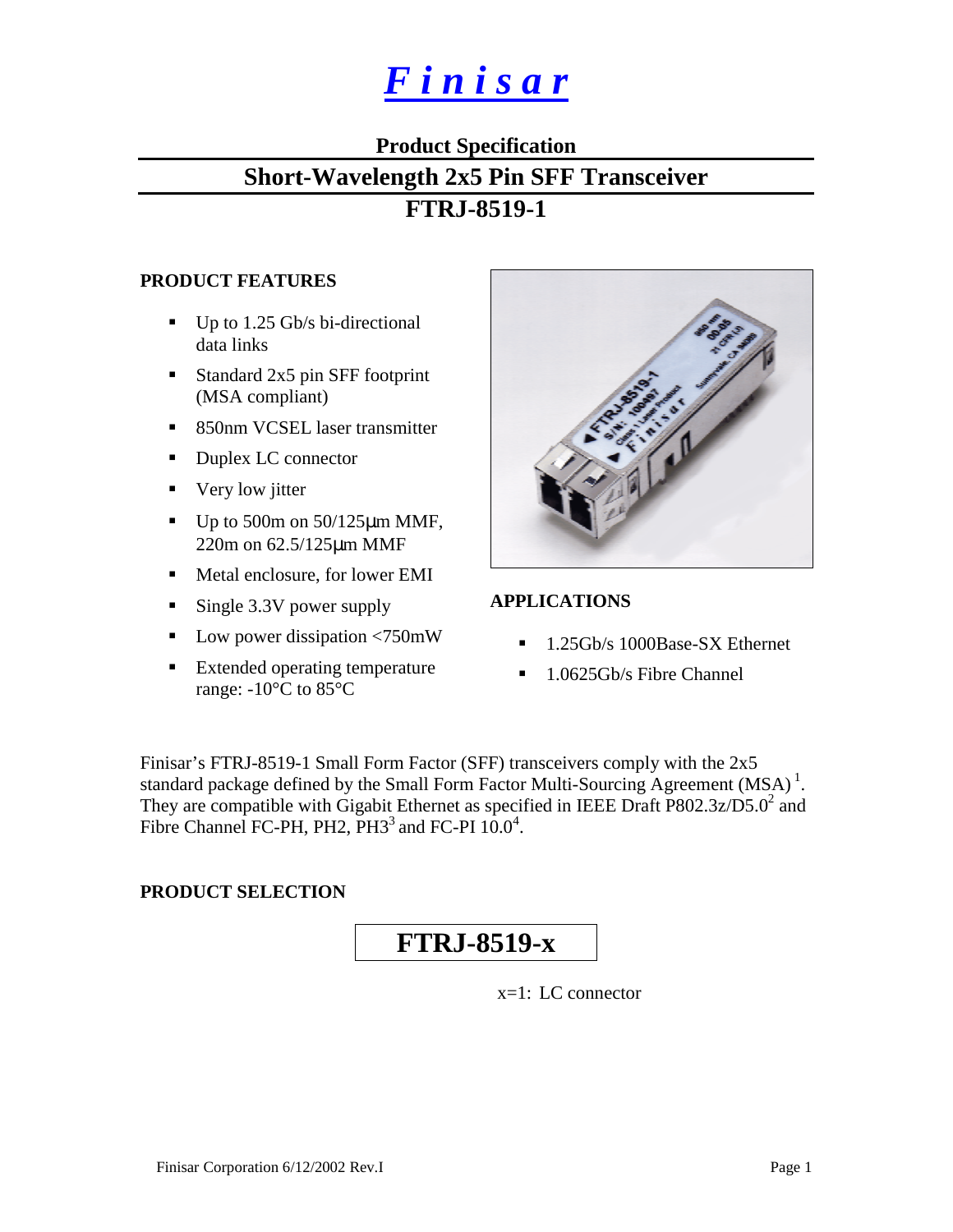### **I. Pin Descriptions**

| Pin       | <b>Symbol</b> | <b>Name/Description</b>                                      | <b>Logic Family</b> |
|-----------|---------------|--------------------------------------------------------------|---------------------|
| <b>MS</b> | <b>MS</b>     | Mounting Studs for mechanical attachment. Chassis ground is  | <b>NA</b>           |
|           |               | internally connected to circuit ground. Connection to user's |                     |
|           |               | ground plane is recommended.                                 |                     |
|           | $\rm V_{EER}$ | Receiver Ground (Common with Transmitter Ground)             | <b>NA</b>           |
| 2         | $\rm V_{CCR}$ | Receiver Power Supply                                        | NA.                 |
| 3         | SD.           | Signal Detect. Logic 1 indicates normal operation.           | <b>LVTTL</b>        |
| 4         | $RD-$         | Receiver Inverted DATA out. AC Coupled                       | <b>PECL Swing</b>   |
| 5         | $RD+$         | Receiver Non-inverted DATA out. AC Coupled                   | <b>PECL Swing</b>   |
| 6         | $\rm V_{CCT}$ | <b>Transmitter Power Supply</b>                              | NA.                 |
| 7         | $\rm V_{EET}$ | Transmitter Ground (Common with Receiver Ground)             | <b>NA</b>           |
| 8         | $T_{\rm DIS}$ | <b>Transmitter Disable</b>                                   | <b>LVTTL</b>        |
| 9         | $TD+$         | Transmitter Non-Inverted DATA in. 100-ohm termination        | <b>PECL Swing</b>   |
|           |               | between TD+ and TD-, AC Coupled thereafter.                  |                     |
| 10        | TD-           | Transmitter Inverted DATA in. See TD+                        | <b>PECL Swing</b>   |



# **II. Absolute Maximum Ratings**

| <b>Parameter</b>                     | <b>Symbol</b> | Min   | Typ | Max    | Unit              | Ref. |
|--------------------------------------|---------------|-------|-----|--------|-------------------|------|
| Maximum Supply Voltage               | Vcc           | 0.5   |     |        |                   |      |
| <b>Storage Temperature</b>           |               | $-40$ |     |        | $\sim$            |      |
| <b>Ambient Operating Temperature</b> |               | $-10$ |     |        | $\sim$            |      |
| Lead Soldering Temperature/Time      |               |       |     | 260/10 | $\rm ^{\circ}C/s$ |      |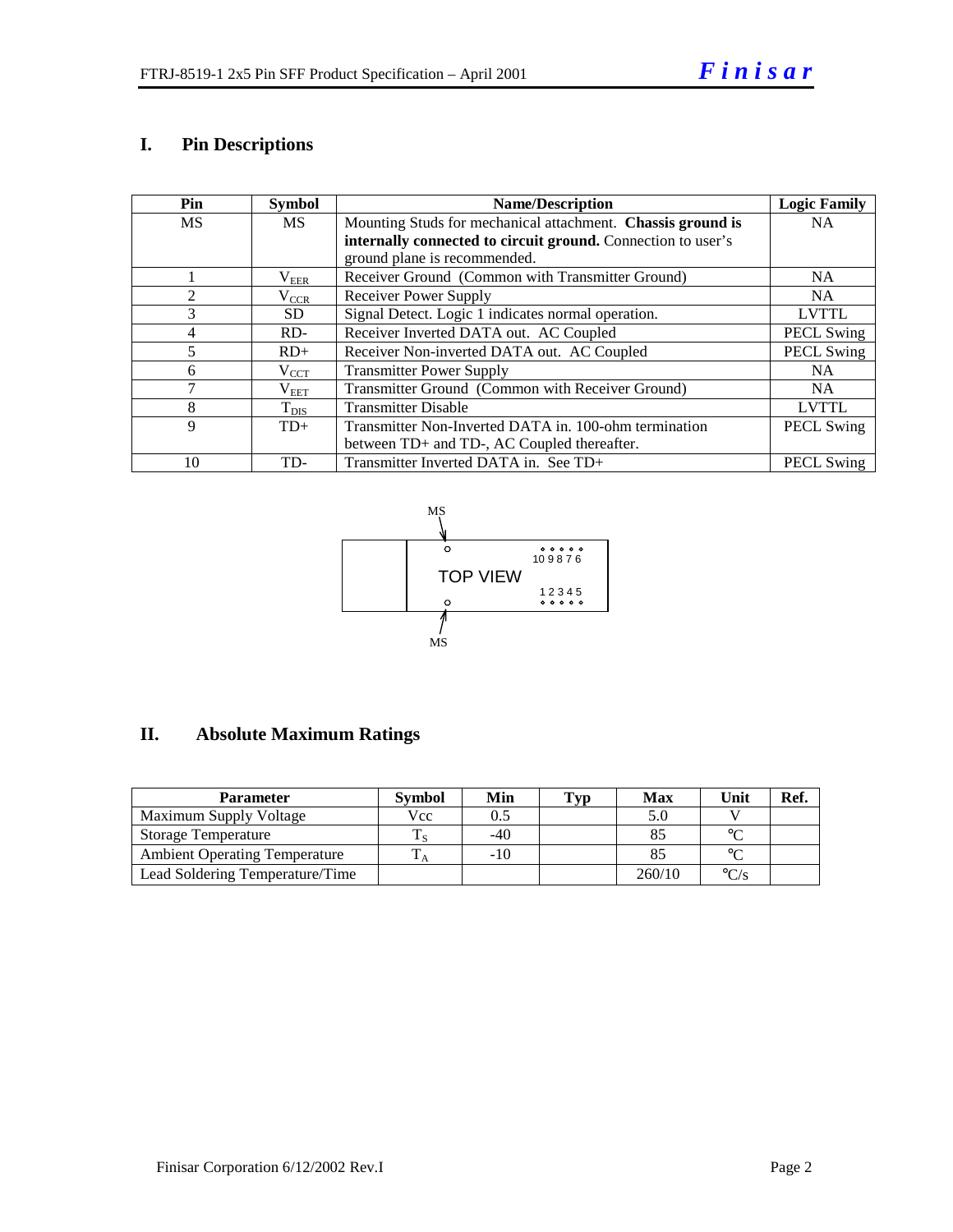| <b>Parameter</b>                | <b>Symbol</b>          | Min         | <b>Typ</b> | Max        | Unit      | Ref.           |
|---------------------------------|------------------------|-------------|------------|------------|-----------|----------------|
| <b>Supply Voltage</b>           | Vcc                    | 3.15        |            | 3.60       | V         |                |
| <b>Supply Current</b>           | Icc                    |             | 180        | 220        | mA        |                |
| <b>Transmitter</b>              |                        |             |            |            |           |                |
| Input differential impedance    | $R_{in}$               |             | 100        |            | Ω         | 1              |
| Single ended data input swing   | Vin, pp                | 250         |            | 1200       | mV        |                |
| <b>Transmit Disable Voltage</b> | $V_D$                  | $Vec - 1.3$ |            | <b>Vcc</b> | V         |                |
| <b>Transmit Enable Voltage</b>  | $V_{EN}$               | Vee         |            | $Vee+0.8$  | V         | 2              |
| <b>Receiver</b>                 |                        |             |            |            |           |                |
| Single ended data output swing  | Vout, pp               | 185         | 250        | 600        | mV        | 3              |
| Data output rise time           | $t_{r}$                |             | 120        | 350        | <b>DS</b> | $\overline{4}$ |
| Data output fall time           | $t_{\rm f}$            |             | 120        | 350        | <b>DS</b> | $\overline{4}$ |
| <b>Signal Detect Normal</b>     | $\rm V_{SD\,norm}$     | $Vec - 0.5$ |            | <b>Vcc</b> | V         | 5              |
| <b>Signal Detect Fault</b>      | $V_{SD \text{ fault}}$ | Vee         |            | $Vee+0.5$  | V         | 5              |
| Power Supply Rejection          | <b>PSR</b>             | 100         |            |            | mVpp      | 6              |

#### **III.** Electrical Characteristics ( $T_A = -10$  to 85 °C,  $V_{CC} = 3.15$  to 3.60 Volts)

Notes:

1. Connected directly to TX data input pins. AC coupling from pins into laser driver IC.

2. Or open circuit.

3. AC coupled, then into 100  $\Omega$  differential termination.

4.  $20 - 80 %$ 

5. Signal detect is LVTTL. Logic 1 indicates normal operation; logic 0 indicates no signal detected.

6. Receiver sensitivity is compliant with power supply sinusoidal modulation of 20 Hz to 1.5 MHz up to specified value applied through the recommended power supply filtering network.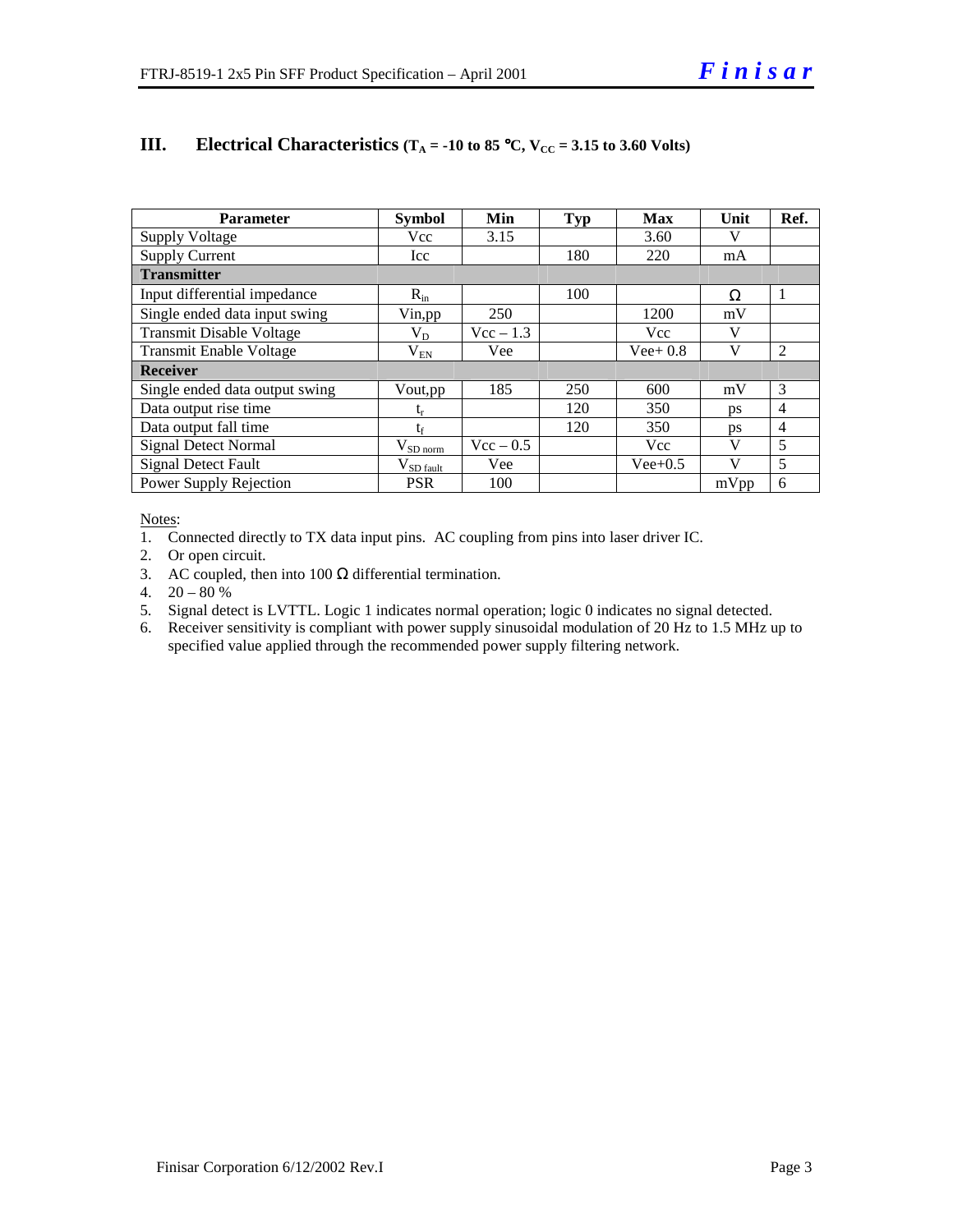| <b>Parameter</b>                 | <b>Symbol</b>           | Min      | <b>Typ</b>     | Max     | Unit       | Ref.           |
|----------------------------------|-------------------------|----------|----------------|---------|------------|----------------|
| <b>Transmitter</b>               |                         |          |                |         |            |                |
| Output Opt. Pwr: 50 or 62.5 MMF  | $P_{OT}$                | $-9.5$   |                | $-4$    | dBm        | $\mathbf{1}$   |
| Optical Wavelength               | λ                       | 830      |                | 860     | nm         |                |
| Spectral Width                   | $\sigma$                |          |                | 0.85    | nm         |                |
| <b>Optical Extinction Ratio</b>  | ER                      | 9        |                |         | dB         | $\overline{2}$ |
| <b>Optical Rise/Fall Time</b>    | $t_{\rm r} / t_{\rm f}$ |          | 120            | 260     | <b>ps</b>  | 3              |
| <b>RIN</b>                       |                         |          |                | $-120$  | dB/Hz      |                |
| Total Transmitter Jitter at TP2  |                         |          |                | 227     | ps         | $\overline{4}$ |
| Peak-to-Peak Jitter Contribution | TX J-pp                 |          | 40             |         | ps         | 5              |
| <b>Receiver</b>                  |                         |          |                |         |            |                |
| <b>Receiver Sensitivity</b>      | $Rx_{SENS$              | $\Omega$ | $-21$          | $-18$   | dBm        | 6, 8           |
| Stressed receiver sensitivity    |                         |          |                | $-13.5$ | dBm        | $\overline{7}$ |
| Stressed receiver eye opening    |                         | 201      |                |         | <b>DS</b>  | $\overline{7}$ |
| Receiver Elec. 3 dB cutoff freq. |                         |          |                | 1500    | <b>MHz</b> | $\overline{7}$ |
| Peak-to-Peak Jitter Contribution | $RX$ J-pp               |          | 60             |         | <b>DS</b>  | 5              |
| <b>Optical Center Wavelength</b> | $\lambda_{\rm C}$       | 770      |                | 860     | nm         |                |
| <b>Return Loss</b>               |                         | 12       |                |         | dB         |                |
| <b>Signal Detect Assert</b>      | $P_A$                   |          | $-22$          | $-18$   | dBm        |                |
| <b>Signal Detect De-Assert</b>   | $P_D$                   | $-30$    | $-24$          |         | dBm        |                |
| <b>Signal Detect Hysteresis</b>  | $P_A$ - $P_D$           | 0.5      | $\overline{2}$ |         | dB         |                |

#### **IV.** Optical Characteristics  $(T_A = -10 \text{ to } 85 \text{ °C}, V_{CC} = 3.15 \text{ to } 3.60 \text{ Volts})$

Notes:

- 1. Gigabit Ethernet specification, Class 1 Laser Safety per FDA/CDRH and IEC-825-1 regulations.
- 2. With 1.25Gb/s 8B/10B signal pattern.
- 3. Unfiltered. Complies with GBE eye mask when filtered.
- 4. TP2 defined in Gigabit Ethernet specification.
- 5. Typical peak-to-peak jitter (=6\*RMS width of Jitter)
- 6. With worst-case extinction ratio. -17 dBm is GBE specification.
- 7. Defined in Gigabit Ethernet specification. Tested on 62.5/125µm MMF. Covers both GBE requirements.
- 8. Minimum receiver sensitivity of 0dBm is the maximum input power allowed to the receiver without saturation.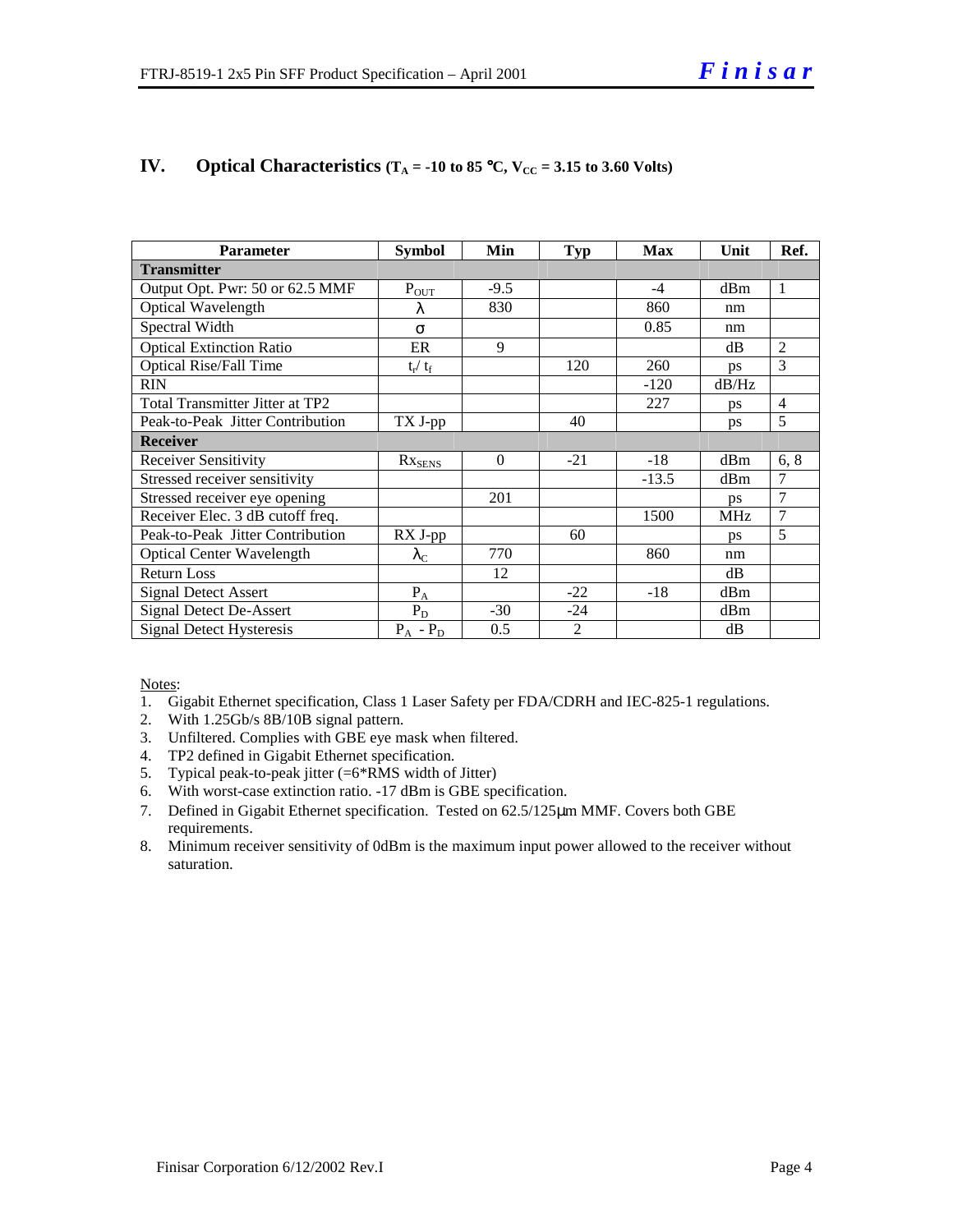#### **V. General Specifications**

| <b>Parameter</b>                     | <b>Symbol</b> | Min | Typ   | Max | Units  | Ref. |
|--------------------------------------|---------------|-----|-------|-----|--------|------|
| Data Rate                            | <b>BR</b>     |     | 1.25  |     | Gb/sec |      |
|                                      |               |     | .0625 |     |        |      |
| Fiber Length on $50/125 \mu m$ MMF   |               |     |       | 550 | m      |      |
| Fiber Length on $62.5/125 \mu m$ MMF |               |     |       | 300 | m      |      |

Notes:

1. Fibre Channel and IEEE 802.3 (Gigabit Ethernet) compatible. Typical maximum data rate extends to 1.5Gb/s.

#### **VI. Environmental Specifications**

Finisar SFF transceivers have an extended operating temperature range from  $-10^{\circ}$ C to +85°C case temperature.

| Parameter                            | Svmbol                 | Min | Typ | Max | <b>Units</b> | Ref. |
|--------------------------------------|------------------------|-----|-----|-----|--------------|------|
| <b>Ambient Operating Temperature</b> | $\mathbf{L}_{OD}$      | -10 |     |     | $\sim$       |      |
| Storage Temperature                  | ᡣ<br>$\frac{1}{1}$ sto | -40 |     |     | $\sim$       |      |

#### **VII. Regulatory Compliance**

Finisar 850nm SFF transceivers are Class 1 Laser Products. They are certified per the following standards:

| <b>Feature</b>           | <b>Agency</b>   | <b>Standard</b>      | <b>Certificate Number</b> |
|--------------------------|-----------------|----------------------|---------------------------|
| Laser Eye Safety         | <b>FDA/CDRH</b> | FDA $21(J)$ CFR      | 9210176-17                |
| Laser Eye Safety         | TÜV             | EN 60950             | R9772230.07               |
|                          |                 | EN 60825-1           |                           |
|                          |                 | EN 60825-2           |                           |
| <b>Electrical Safety</b> | UL/CSA          | <b>CLASS 3862.07</b> | CSA 1034405               |
|                          |                 | <b>CLASS 3862.87</b> |                           |

Copies of the referenced certificates are available at Finisar Corporation upon request.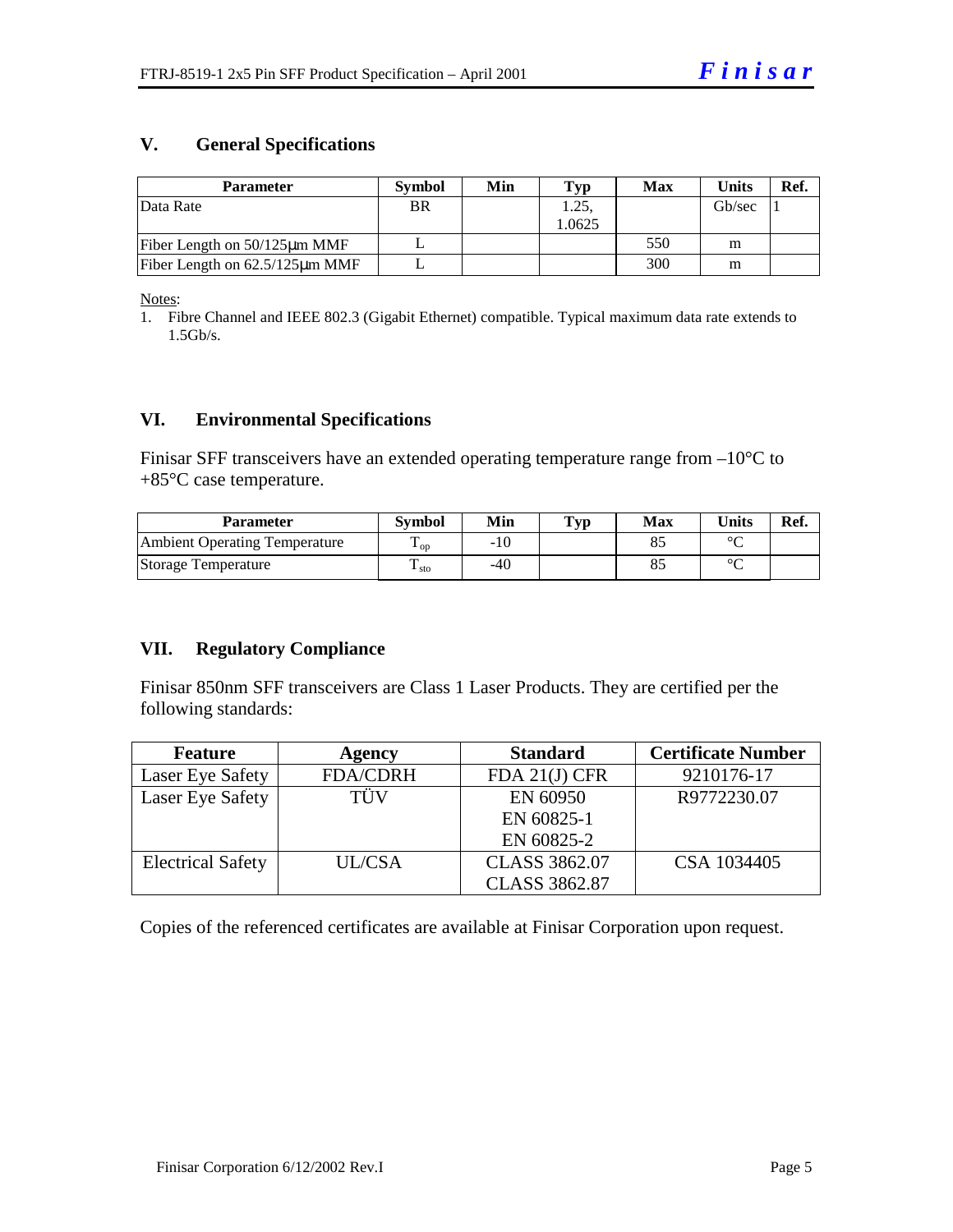#### **VIII. Mechanical Specifications**

Finisar's Small Form Factor (SFF) transceivers comply with the standard dimensions defined by the Small Form Factor Multi-Sourcing Agreement (MSA).



**FTRJ-8519-1 (dimensions are inches)**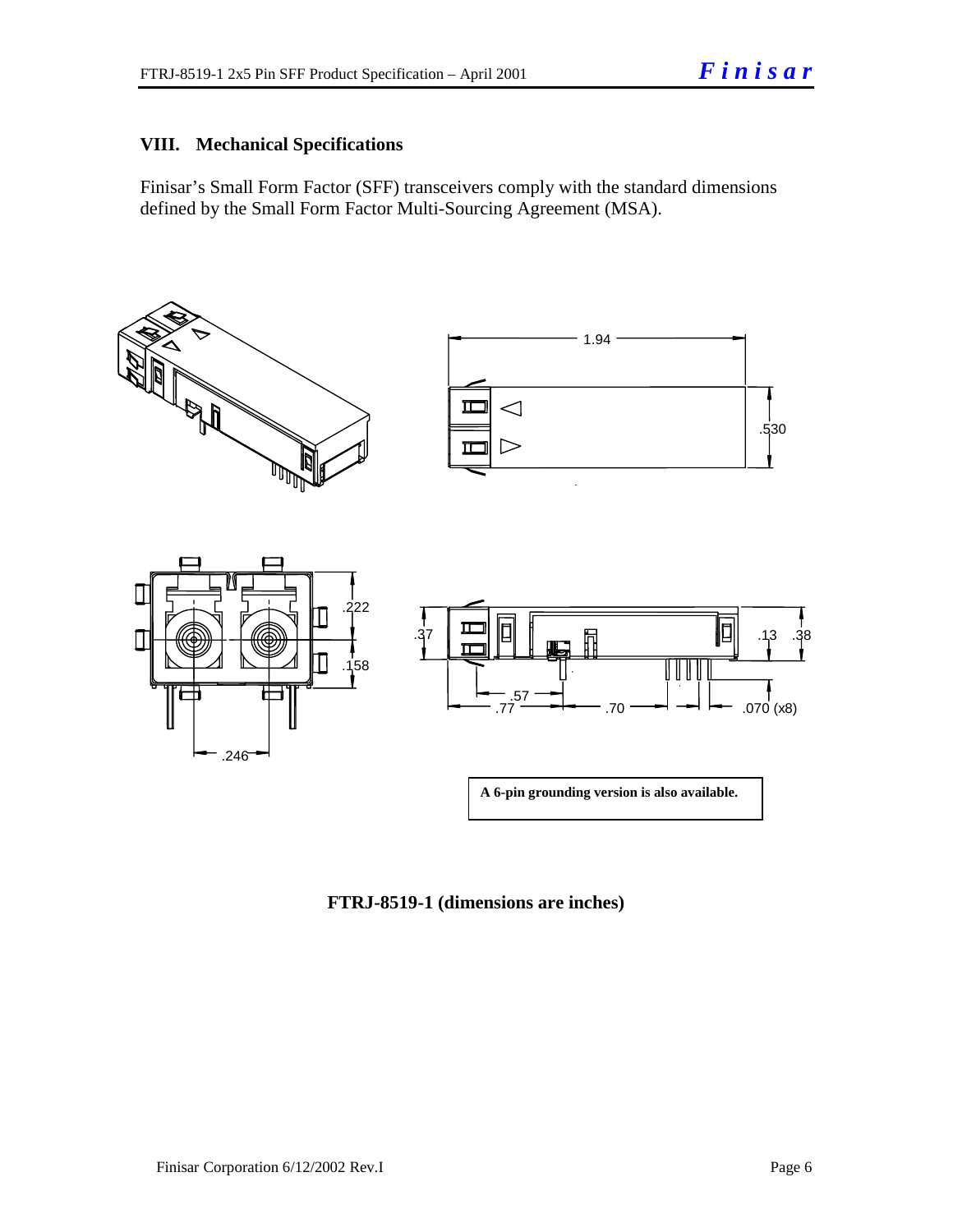

### **IX. PCB Layout and Bezel Recommendations**



VIEW D-D

**Minimum Recommended Pitch is 0.600"**